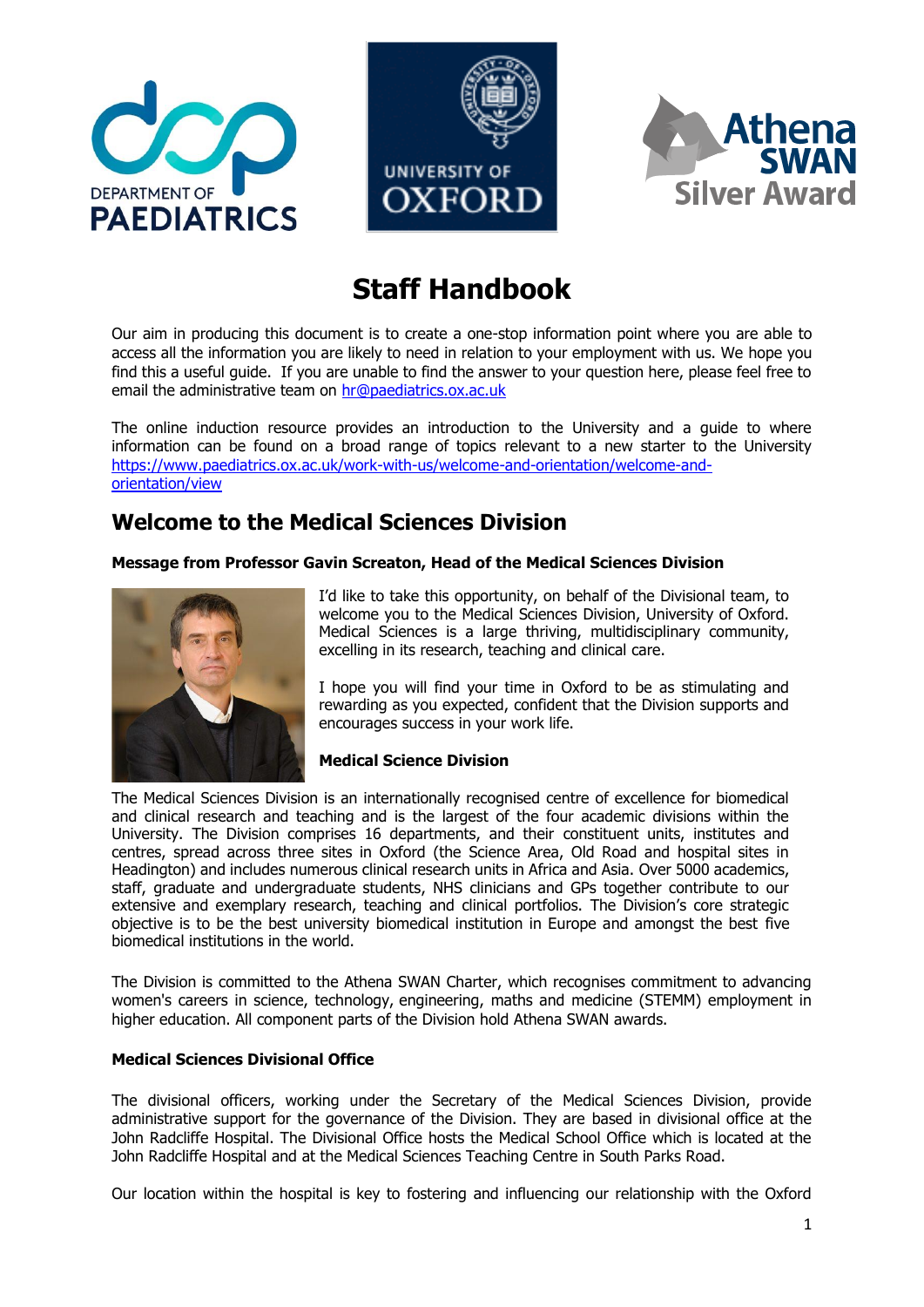University Hospital NHS Foundation Trust, and promotes cohesiveness and responsiveness at the interfaces between our mutual teaching, training, research and clinical activities.

The divisional office publishes a **monthly e-newsletter, OxfordMedSci News**, which will be sent directly to your department or unit email address on the second Monday of each month (please email [communications@medsci.ox.ac.uk](https://owa.nexus.ox.ac.uk/owa/redir.aspx?C=aNFEiCVYaEGIoMO2TUctQdIloqycMNAIh0iE9LWiCmbInFF1cF6EwPxTmDBn27xRug8PfcJUbw0.&URL=mailto%3acommunications%40medsci.ox.ac.uk) if you do not receive it). OxfordMedSci News includes many important updates and opportunities, as well as links to seminar listings and current news, regular interviews with colleagues, and feature articles from different labs.

You can also sign up to receive a **weekly digest of all events/seminars/talks/workshops** taking place across the Division. The digest is sent out via email every Friday, listing the events for the following week. To receive the digest, please email msd events-subscribe@maillist.ox.ac.uk (Subject: Subscribe).

Find out more about the Division and keep up to date with activity on our **website**  <http://www.medsci.ox.ac.uk/>or follow us on **Twitter** [@OxfordMedSci.](https://twitter.com/OxfordMedSci)

#### **Key divisional office contacts:**

(Email addresses are first name.last [name@medsci.ox.ac.uk](mailto:name@medsci.ox.ac.uk) unless indicated otherwise)

Secretary of the Medical Sciences Division: Dr David Bryan, Senior officers: Chris Price (Strategic Planning and Projects), Jane Dale (Education), Gillian Morris (Personnel), Bríd Cronin (Research), Eveline James (Capital Projects - based in Estates), Alison Brindle (Communications), Naomi Gibson (Public Engagement) Financial Controller: Linda Naughton Divisional Accountant: Samantha Branch [\(samantha.branch@admin.ox.ac.uk\)](mailto:samantha.branch@admin.ox.ac.uk) Divisional Web Manager: Anne Bowtell Senior Divisional Safety Officer: Graham Ross

#### **To find out more about the support and services offered by the Divisional Office, please see our website - <http://www.medsci.ox.ac.uk/support-services>**

**How to find us:**  Medical Sciences Divisional Office Level 3, John Radcliffe Hospital Oxford OX3 9DU General enquiries: 01865 220279

# **Departments within the Medical Sciences Division:**

- **Department of Biochemistry**
- **Nuffield Department of Clinical Medicine** (including Centre for Cellular and Molecular Pathology, Experimental Medicine Division, The Jenner Institute, Ludwig Institute of Cancer Research Oxford Branch, Structural Genomics Consortium, Division of Structural Biology, Target Discovery Institute, Tropical Medicine and Global Health, Wellcome Trust Centre for Human Genetics)
- **Nuffield Department of Clinical Neurosciences** ( including Nuffield Department of Anaesthetics, Department of Clinical Neurology, Nuffield Laboratory of Ophthalmology, Centre for Functional MRI of the Brain)
- **Department of Experimental Psychology**
- **Radcliffe Department of Medicine** (including Department of Cardiovascular Medicine, Nuffield Department of Clinical Laboratory Sciences, Oxford Centre for Diabetes, Endocrinology and Metabolism, Investigative Medicine, MRC Weatherall Institute of Molecular Medicine)
- **Nuffield Department of Women's & Reproductive Health**
- **Department of Oncology** (including Oncology Clinical Trials Office, Oxford Cancer Imaging Centre, Cancer Research UK and Medical Research Council Oxford Institute for Radiation Oncology)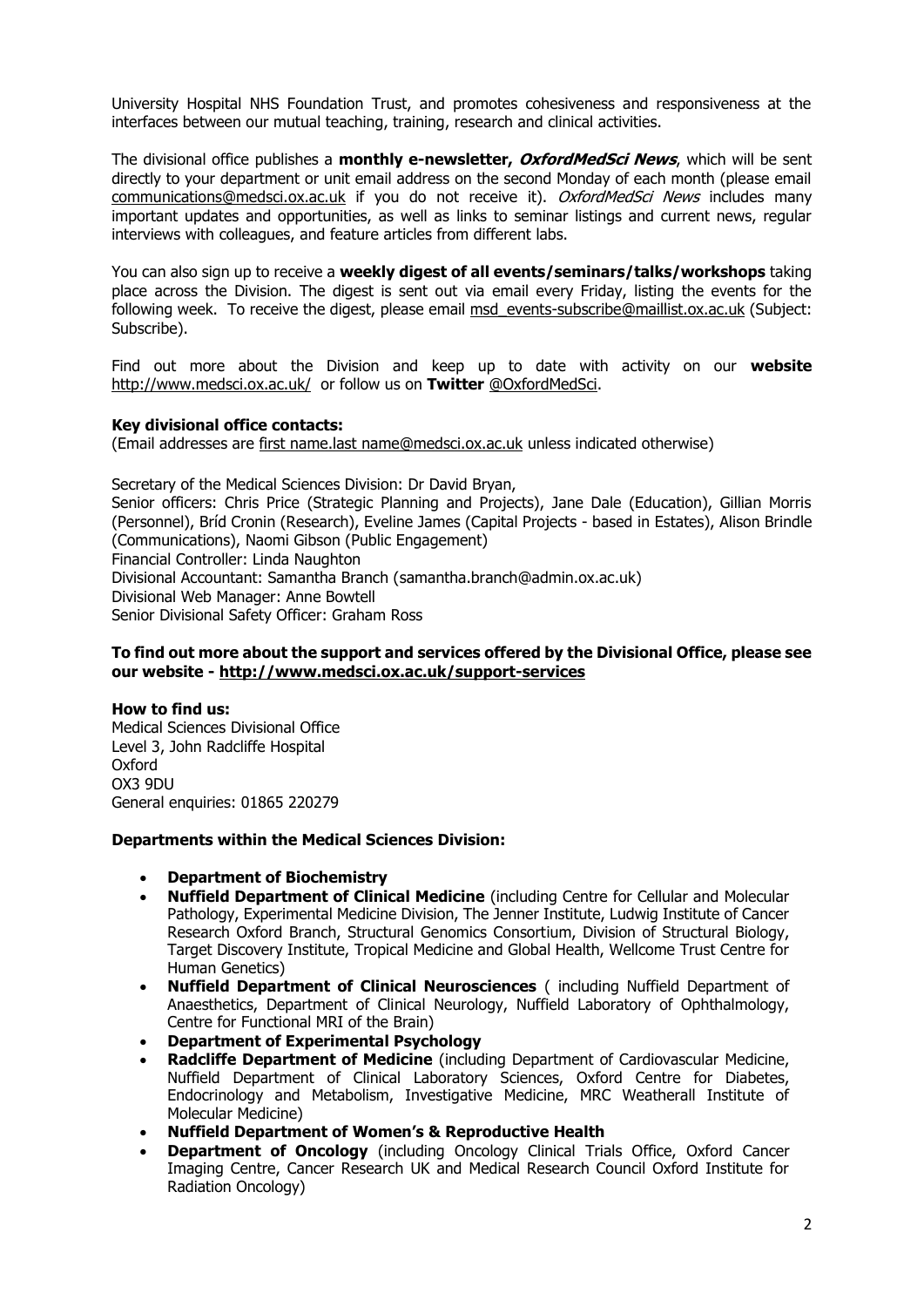- **Nuffield Department of Orthopaedics, Rheumatology and Musculoskeletal Sciences** (including Botnar Research Centre, Kennedy Institute of Rheumatology)
- **Department of Paediatrics**
- **Sir William Dunn School of Pathology**
- **Department of Pharmacology**
- **Department of Physiology, Anatomy and Genetics**
- **Nuffield Department of Population Health** (including Cancer Epidemiology Unit, Clinical Trial Service Unit and National Perinatal Epidemiology Unit)
- **Nuffield Department of Primary Care Health Sciences**
- **Department of Psychiatry**
- **Nuffield Department of Surgical Sciences**

# **The Department of Paediatrics**

Prof Georg Holländer is the Head of the Department of Paediatrics. It is one of 16 clinical academic departments within the University's Medical Sciences Division. Split across a number of sites, the Department of Paediatrics has different research groups who undertake clinical work and substantial teaching, training and research.

# **Research Groups**

**Oxford Vaccine Group** – based at the Centre for Clinical Vaccinology and Tropical Medicine, Churchill Hospital, led by Professor Sir Andrew Pollard. This group conducts studies of new and improved vaccines for adults and children against diseases including COVID-19, meningococcus, pneumococcus, RSV, influenza, typhoid, paratyphoid and Plague.

**Wood Group** – Led by Prof Matthew Wood and based in the Science Area at South Parks Road. The Wood laboratory works at the interface of neuromuscular science and biotechnology. A major focus is the study of neuromuscular diseases such as Duchenne muscular dystrophy, myotonic dystrophy and spinal muscular atrophy and the development of gene-based therapies, in particular RNA-based therapies, for this class of disorders. Our goal is to advance the science underlying these innovative therapies to develop the truly innovative precision medicines of the future and to advance their translation to the benefit of patients.

**Specialised Translational Research Oxford Neuromuscular Group (STRONG)** – Led by Prof Laurent Servais. This group focuses on neuromuscular diseases and driving research into early identification, potential treatments, and early intervention for rare disorders.

**Developmental Immunology** – Based at the Weatherall Institute for Molecular Medicine, led by Professor Georg Holländer. This group specialises in the molecular and cellular control of thymus development and function.

**Developmental Haematology & Childhood Leukaemia Research** – Based at the Weatherall Institute for Molecular Medicine, led by Professor Irene Roberts. This group are interested in how the special properties of prenatal stem and progenitor cells provide the permissive cellular context for the development of leukaemia in early childhood. Our particular focus is on leukaemia in children with Down syndrome and the newborn.

**Childhood Leukaemia Research** – Based at the Weatherall Institute for Molecular Medicine, led by Professor Anindita Roy. This group investigates the link between human fetal haematopoiesis and the origin and biology of childhood leukaemia. The overarching aim is to develop more effective therapies for high-risk childhood leukaemia by understanding the mechanisms of treatment resistance.

**Gastroenterology and Nutrition Group** – Based at Children's Hospital, JR. This group focuses their research primarily on the nutritional requirements of neurologically disabled children.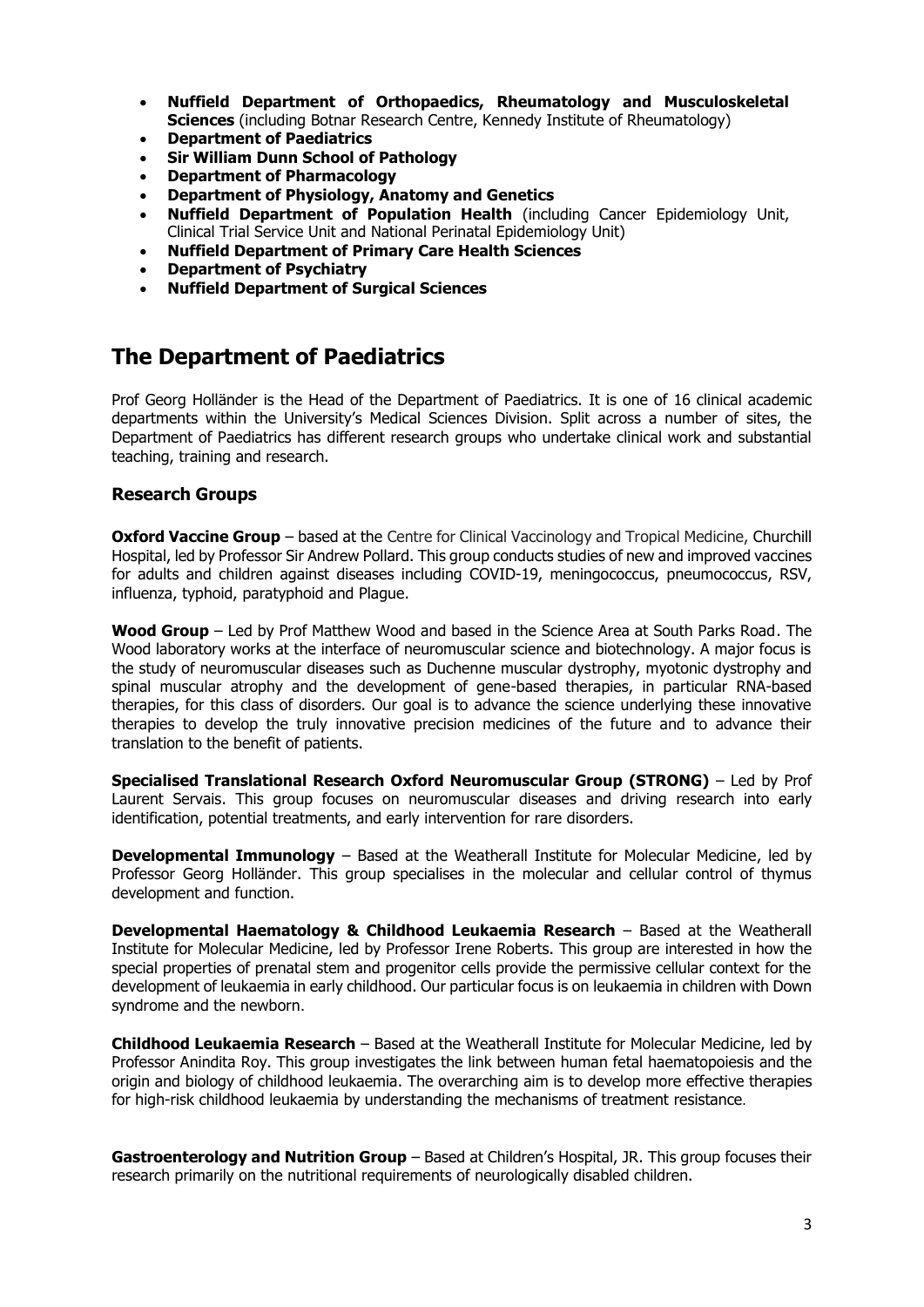**HIV Research** – Based at the Peter Medawar building, led by Professor Philip Goulder. This group studies the inter-related roles in HIV infection of CTL escape, viral replicative capacity, the impact of HLA and non-HLA genes on disease outcome, and the evolutionary consequences of these events.

**Paediatric Neuroimaging** – Based at the Women's Centre, led by Dr Rebecca Slater. This group undertake mechanistic research, clinical trials, methodology development (MRI, EEG and analytical approaches), with a particular focus on infant pain.

**Healthcare Translation Research Group** – This group is focused on high-impact research in regenerative medicine (cell, gene, immuno-therapies and tissue engineering) and digital health including medicines optimisation, supply chain security and implementation science/evaluation of digital technologies.

**Mucosal Immunology** – Led by Professor Holm Uhlig. This group studies mechanisms of intestinal barrier function as well as immune regulation by analysing patients with Mendelian disorders that develop intestinal inflammation.

**Nucleic Acid Gene Therapy in Brain and Muscle** – Led by Professor Matthew Wood. Our current research programme is focussed on the study of fundamental RNA biology and the development RNAbased therapeutic agents and novel technologies for their delivery within the context of the neuromuscular system. Our major therapeutic focus is the neuromuscular diseases Duchenne muscular dystrophy (DMD) and spinal muscular atrophy (SMA) and the neurodegenerative disease Parkinson's disease (PD).

More in-depth information about the various research groups can be found at <https://www.paediatrics.ox.ac.uk/research>

# **Administration Team**

The Department of Paediatrics administration offices are located on the second floor of the Children's Hospital in the John Radcliffe Hospital. The administration team consists of:

Shaka Obhiozele – Head of Administration and Finance

HR Team

Email: [hr@paediatrics.ox.ac.uk](mailto:hr@paediatrics.ox.ac.uk)

- Charlotte Walber Acting HR Manager
- Delphine Vaneecke Senior HR Officer
- Cameron Baxter HR and Graduate Studies Officer
- Mary Macaulay HR Officer
- Caitlin Beane Apprentice HR Assistant

Communications Officer: Ben Gregorio

Finance Team

Email: [finance@paediatrics.ox.ac.uk;](mailto:finance@paediatrics.ox.ac.uk) [grants@paediatrics.ox.a.cuk](mailto:grants@paediatrics.ox.a.cuk)

- Ketlin Stroo (Head of Finance)
- Khaya Rowland (Grants Manager)
- Jessica Bryan-Bentley (OVG Grants Manager)
- Emily Davis (Finance and Grants Officer, manages expenses)
- Fiona Smith (Finance and Grants Officer, manages orders)
- Gabriela Kuzmycha (Grants Officer)
- Lucy Goodwin (Finance Officer)
- Ibrahim Abbasi (Finance Apprentice)
- Umar Randhawa (Finance Apprentice)

Further information can be found on our website at [www.paediatrics.ox.ac.uk](http://www.paediatrics.ox.ac.uk/)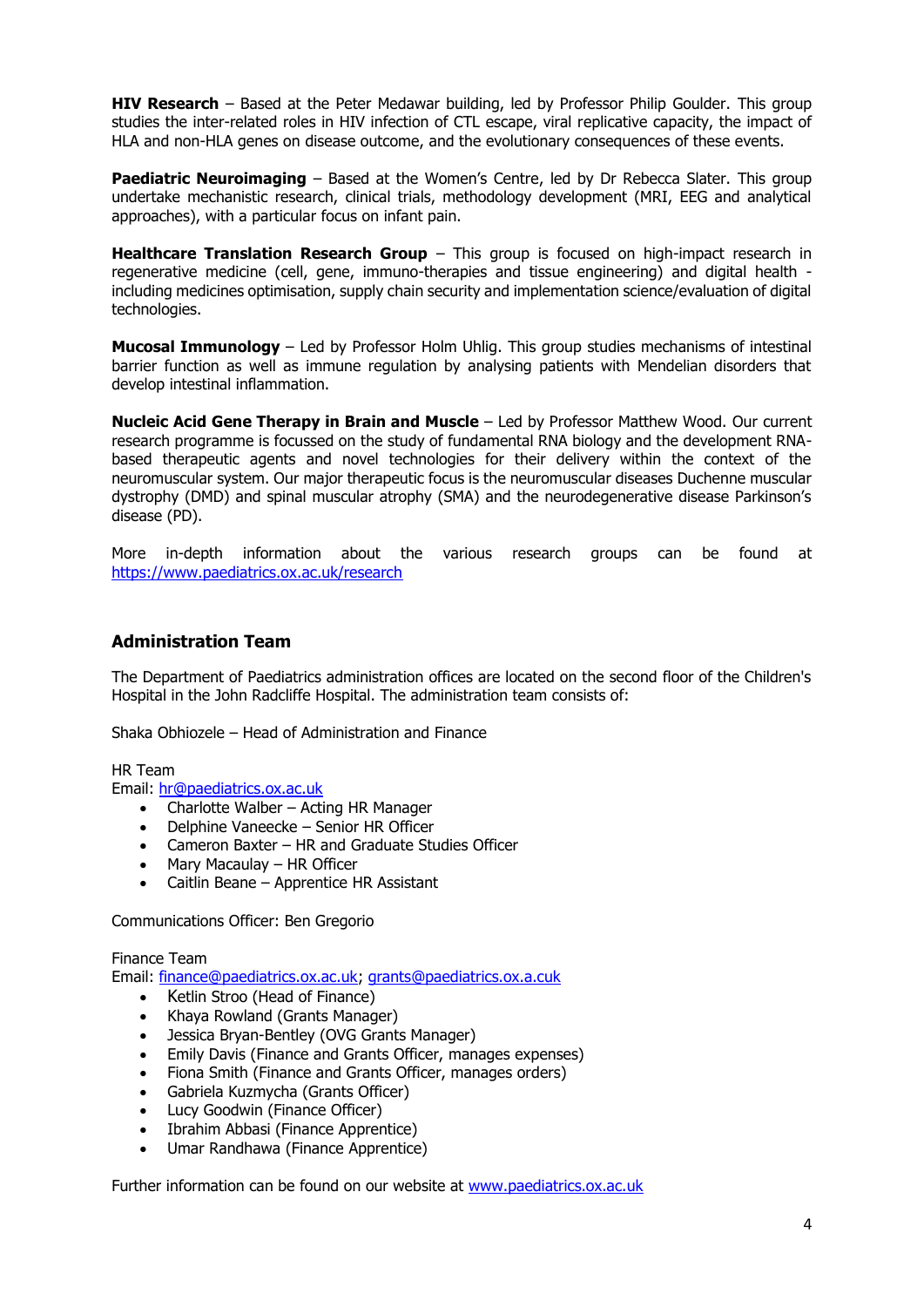Further information on the History of the University of Oxford and information on the Medical Science division can be found via the links below:

[http://www.ox.ac.uk/about\\_the\\_university/index.html](http://www.ox.ac.uk/about_the_university/index.html) - About the University of Oxford

[http://www.ox.ac.uk/divisions/medical\\_sciences.html](http://www.ox.ac.uk/divisions/medical_sciences.html) - Information on the Medical Sciences Division

# **Newcomers' Club**

The University of Oxford Newcomers' Club is an organisation, run by volunteers, whose aim is to help the newly-arrived wives, husbands or partners of visiting scholars, of graduate students and of newly appointed academic and administrative members of the University to settle in and to give them the opportunity to meet people in Oxford. Find out more at [www.newcomers.ox.ac.uk](http://www.newcomers.ox.ac.uk/)

# **Mandatory Training**

# **Online Courses**

Please complete the following online courses within your first few weeks of starting in the Department. The online courses are provided by the Oxford Learning Institute through CoSy [https://cosy.ox.ac.uk/accessplan//LMSPortal/UI/Page/Dashboard.aspx](https://cosy.ox.ac.uk/accessplan/LMSPortal/UI/Page/Dashboard.aspx)

# **Equality & Diversity Briefing**

This course introduces you to what equality and diversity mean and why they are so important both to the University and to you as an individual. It provides an overview of the legislation, your rights and responsibilities, and guidelines for ensuring that equality and diversity are embedded in your work.

Duration: 50 minutes

<https://cosy.ox.ac.uk/accessplan/LMSPortal/UI/Page/Courses/book.aspx?courseid=COCOEDUEDB>

# **Challenging Behaviour: Dealing with bullying and harassment in the workplace**

This self-study course has been designed to raise awareness or potential bullying and harassment in the workplace.

Duration: 80 minutes <https://cosy.ox.ac.uk/accessplan/LMSPortal/UI/Page/Courses/book.aspx?courseid=COCOEDUCB>

# **Implicit Bias in the Workplace**

Introducing unconscious bias is the way in which we all habitually react differently to people we perceive to be like us and those we perceive to be different and the impact that this has on our decisions at work - is now thought to be an important factor in the difficulties that women and minorities continue to experience in recruitment to and advancement in employment.

Duration: 25 minutes [https://cosy.ox.ac.uk/accessplan/LMSPortal/UI/Page/Courses/book.aspx?courseid=COCOEDUIB](https://cosy.ox.ac.uk/accessplan/LMSPortal/UI/Page/Courses/book.aspx?courseid=COCOEDUIB&referrer=coursesearch) (this link may not work using Internet Explorer - use a different browser instead)

# **Information Security Awareness**

The wealth of valuable research data and masses of personal information that the University holds makes it a prime target for external attacks, online fraud and information theft. In recent years, there has been a huge expansion in the number of systems on the University network and the sophistication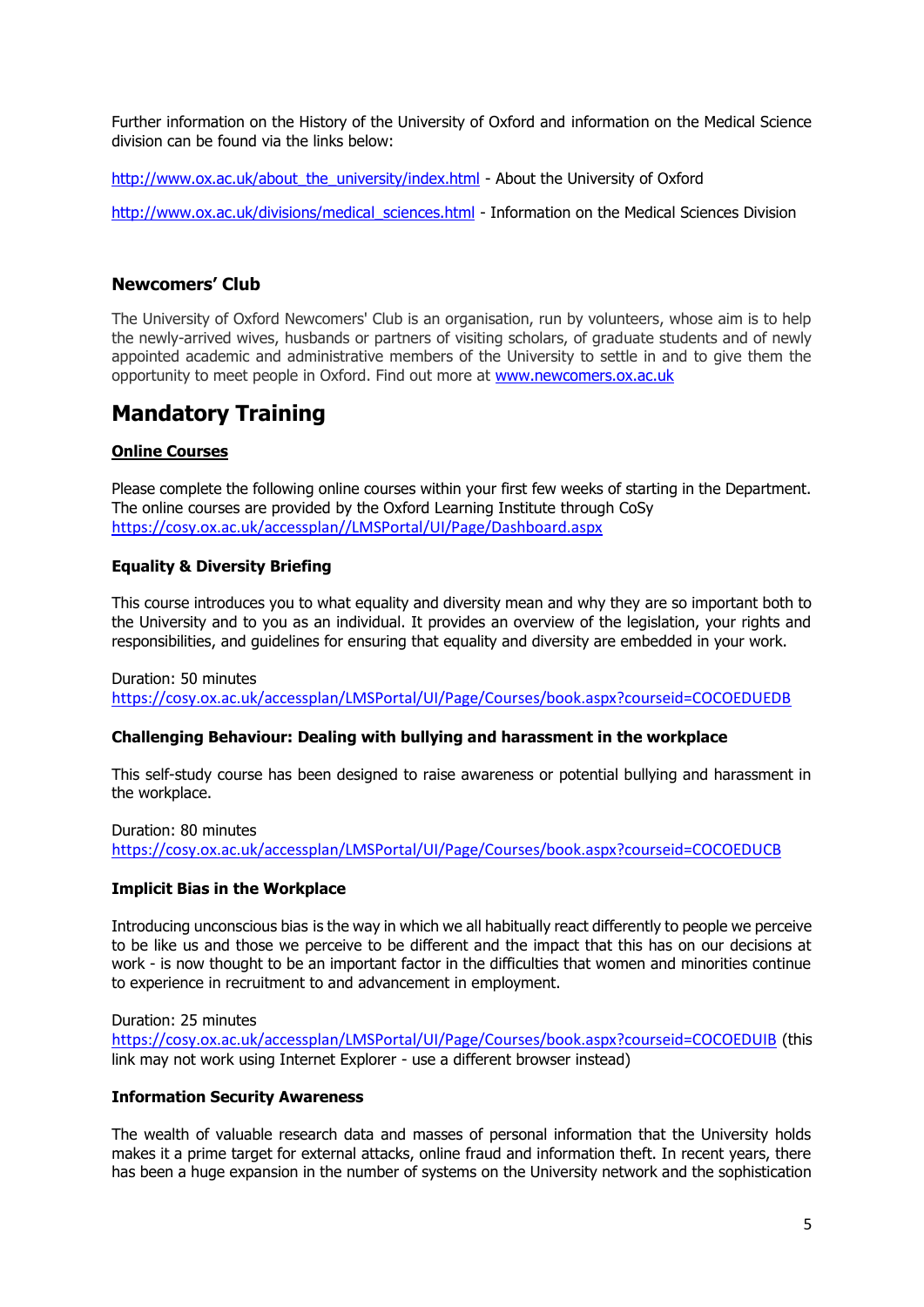and number of threats has increased significantly. That is why effective information security is absolutely vital.

Please complete the online information security awareness module. This training will get you up to speed on what you need to do to keep the University (and your own) data safe: [https://cosy.ox.ac.uk/accessplan/LMSPortal/UI/Page/Courses/book.aspx?courseid=COCOINFOSD](https://cosy.ox.ac.uk/accessplan/LMSPortal/UI/Page/Courses/book.aspx?courseid=COCOINFOSD&referrer=coursesearch)

#### **DSE Assessment**

All new employees should also have display screen equipment (DSE) assessment. This training program has been designed to lead you through the important health and safety information related to computer use: <https://dse.ox.ac.uk/assessments/>

#### **Induction for New Staff**

We recommend this as a useful resource for new staff at the University. This course covers a wide range of topics from the history of the University to where to find out more about how and when you are paid. It is designed to let you quickly find the answers to questions new starters often ask.

You can access the e-learning course via CoSy here: [https://cosy.ox.ac.uk/accessplan/LMSPortal/UI/Page/Courses/book.aspx?courseid=TOLIOINDNS&refe](https://cosy.ox.ac.uk/accessplan/LMSPortal/UI/Page/Courses/book.aspx?courseid=TOLIOINDNS&referrer=coursesearch) [rrer=coursesearch](https://cosy.ox.ac.uk/accessplan/LMSPortal/UI/Page/Courses/book.aspx?courseid=TOLIOINDNS&referrer=coursesearch)

# **Useful Information**

#### **Hours of work:**

Your normal hours and working pattern will be specified in your contract.

The full-time contracted hours for support staff (grades 1-5) within the organisation are 36.5 hours per week excluding daily meal breaks.

Academic-related staff (grades 6-10) work such hours as are reasonably required to carry out their duties to the satisfaction of the Head of Department. However, for the purposes of calculating pro-rata salary and holiday entitlement for part-time staff, a notional figure of 37.5 hours per week should be used excluding daily meal breaks.

A daily unpaid lunch break of a minimum of 30 minutes must be taken if you work more than six hours daily.

# **Pay:**

Your basic pay is outlined in your contract. Part-time employees will be paid on a pro rata basis, based on the hours that they work.

Pay day is the penultimate working day of the month, the dates are all on the payroll webpages: <http://www.admin.ox.ac.uk/finance/processes/payroll/paydates/>

If there are any queries with your pay then please contact the Deputy Departmental Administrator (HR).

Overtime is defined as time which, with approval of the line manager, is worked in excess of the hours specified in the contract of employment. All staff employed at Grades 1-5 are eligible for overtime and this can be taken as time off in lieu (TOIL) or paid as hours.

The HR Self-Service gives University employees access to view and update some personal details, see current contract and pay information, and view payslips and P60s online. You are also asked to add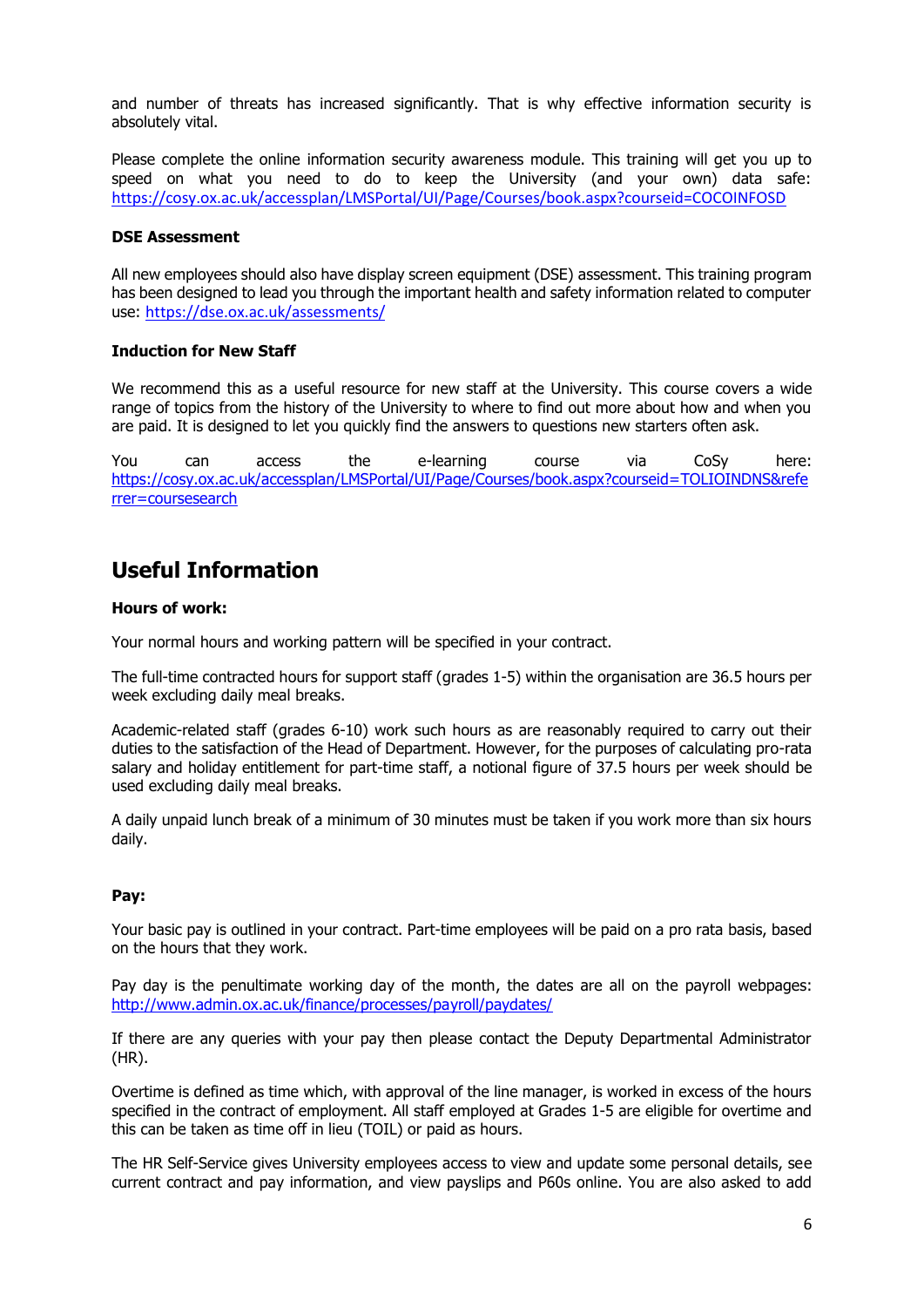your equality and diversity details there. Log in via [http://www.ox.ac.uk/staff/working-at-oxford/hr](http://www.ox.ac.uk/staff/working-at-oxford/hr-self-service)[self-service](http://www.ox.ac.uk/staff/working-at-oxford/hr-self-service)

### **Pension:**

You are eligible for the University pension scheme, details of which you should receive shortly after you start. You will be auto enrolled into either of the following pension scheme, if you wish to opt out of the pension scheme, please inform the Pensions Office.

- [Universities Superannuation Scheme \(USS\):](http://www.admin.ox.ac.uk/finance/pensions/uss/) a national scheme for staff on academic and academic-related grades (Grades 6-10)
- [University of Oxford Staff Pension Scheme \(OSPS\):](https://www.admin.ox.ac.uk/finance/epp/pensions/schemes/osps/) the University's own scheme for support staff (Grades 1-5)

# **Booking Holiday:**

All employees are entitled to 38 days of paid annual leave, inclusive of 8 public holidays (this is pro rata for part-time staff and staff who work a non-standard week). E71 grade staff are entitled to 40 days of paid leave, inclusive of 8 days public holidays.

The leave year runs between 1 October and 30 September. Holiday allowances for those with less than 1 years' service will be worked out on a pro-rata basis and holiday allowances for part-time workers will be calculated in hours on a pro-rata basis.

Booking annual leave should be done using TeamSeer, an online staff holiday and absence planner. You should have received a welcome email with details to set up your account. This email will also provide you with details on how to use TeamSeer for booking holiday. If you have any questions please email [enquiries@paediatrics.ox.ac.uk](mailto:enquiries@paediatrics.ox.ac.uk)

The University has a scheme for additional holiday for long service, this starts at 5+ years' service.

Please see the webpage for time off for other reasons (including bereavement leave and time off for dependants):<http://www.admin.ox.ac.uk/personnel/during/leave/other/>

To roll-over annual leave, please email HR before the 30 September. Please note that you will be required to provide your line manager's approval.

#### **If you are unwell:**

You need to contact your line manager if you are feeling unwell and unable to come into work. Line managers will input your absence onto TeamSeer. Once you are well enough to return to work, please complete the return to work documentation provided by TeamSeer via email.

#### **Probation:**

The probationary period for Grades 1-5 is 6 months and for Grades 6-10 is 1 year (unless on a fixedterm contract of a year or less). Probation should be reviewed at both the midpoint and end of this period. Your appointment will be confirmed on satisfactory completion of probation.

The purpose of the probationary period is to ensure that a new employee can gain a full understanding of the requirements of the post and to achieve a satisfactory level of performance, within a reasonable period of time, in the early part of their career with the University.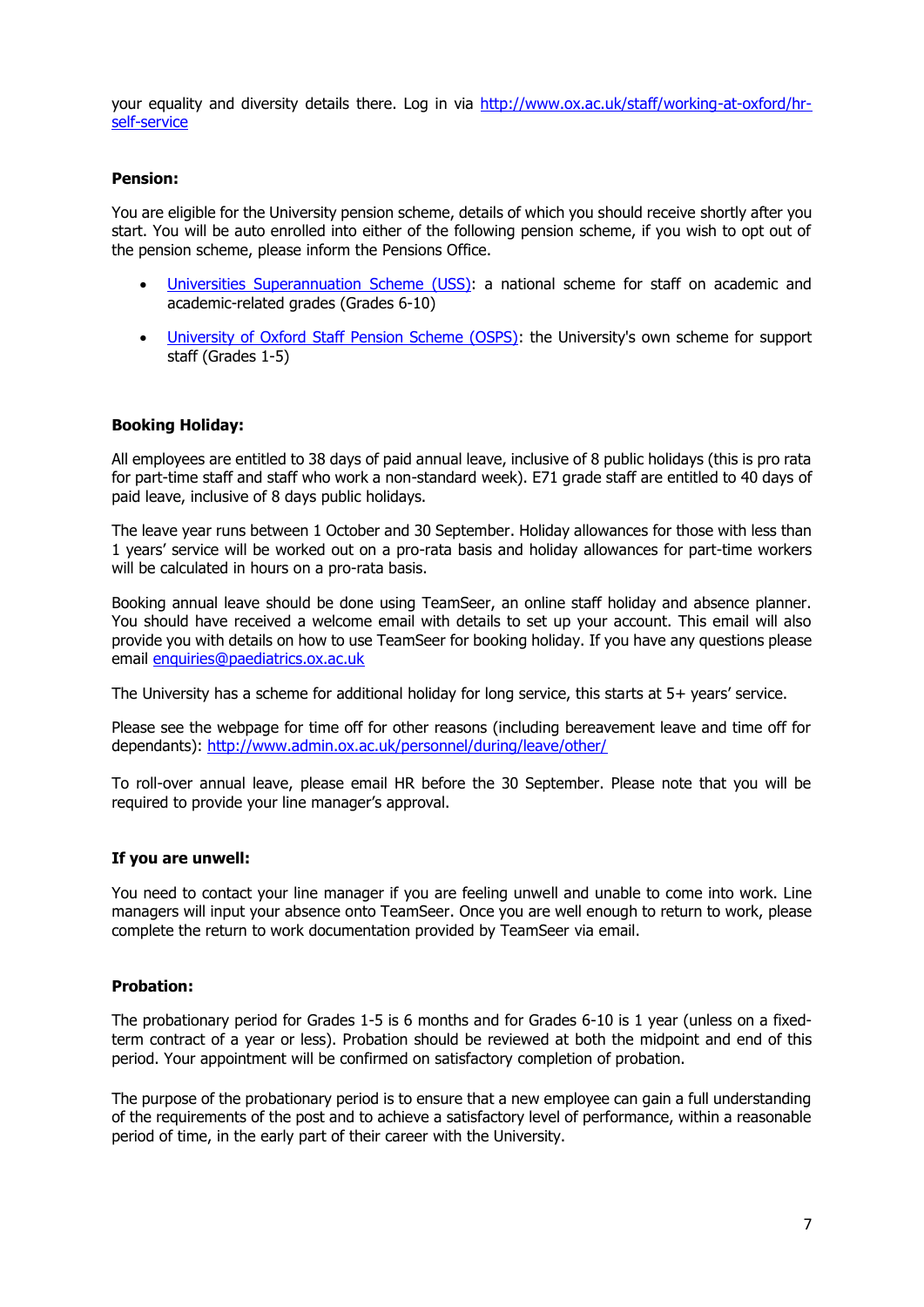It is also intended to help identify any training and support that is needed for the employee. Probationary periods should be incorporated into the overall ongoing personal development review process.

When you start in your role you should look at setting objectives with your line manager to complete during the probationary period.

Your probation and objective setting forms will be available on the Simitive online system: [https://paediatricspdr.simitive.com/.](https://paediatricspdr.simitive.com/) You should log in using your single sign on (SSO).

The entire probation process according to the university's Terms and Conditions is outlined here and they apply to all employees of the department of Paediatrics: <http://www.admin.ox.ac.uk/personnel/recruit/probation/>

# **PDR Process:**

An annual Personal Development Review (otherwise known as an appraisal) is a process for individual employees and those concerned with their performance, typically line managers, to discuss their performance and development, as well as the support they need in their role. It's often used to both assess recent performance and focus on future objectives, opportunities and resources needed. As well as reviewing the previous year, consideration should be given to the future and objectives should be agreed for the year ahead. It is also advisable to review the job description to ensure that it accurately reflects the role. Your PDR form will be available on the Simitive online system: [https://paediatricspdr.simitive.com/.](https://paediatricspdr.simitive.com/) You should log in using your single sign on (SSO). We recommend that the reviewee complete the online form and share it with their manager before the meeting. There is the option to print off the form on the system.

#### **Training:**

Professional development opportunities for members of staff are provided by various departments of the University. These include:

- Centre for Teaching and Learning, which provides a wide programme of seminars and courses in areas ranging from teaching and academic practice to communication skills. http://www.ctl.ox.ac.uk
- IT Services, which runs a programme of IT training courses and offers advice about using educational technology, such as digital whiteboards. [https://www.it.ox.ac.uk/do/training-and](https://www.it.ox.ac.uk/do/training-and-facilities/itlc-courses)[facilities/itlc-courses](https://www.it.ox.ac.uk/do/training-and-facilities/itlc-courses)
- The Language Centre, which provides courses and resources for staff who need foreign languages for their research, work or personal development.
- The Careers Service, which provides careers information for research staff. The service, which is free, consists of career discussions, career development workshops, and access to resources and information.

#### **Access to Facilities:**

**Cards:** once you start with the University, you will be asked to complete a University of Oxford Application for a University Card, this card is issued by a central team and will give you access to University buildings. Please contact the HR team with at least a week's notice before you card expires and they will request a renewal for you.

NHS cards can be applied for on your first day through the security team, the HR team will help you with this. This card is valid for a year, if you contract is for less than a year than you card will expire at the end of your contract. You will need your University card to renew your OUH NHS card.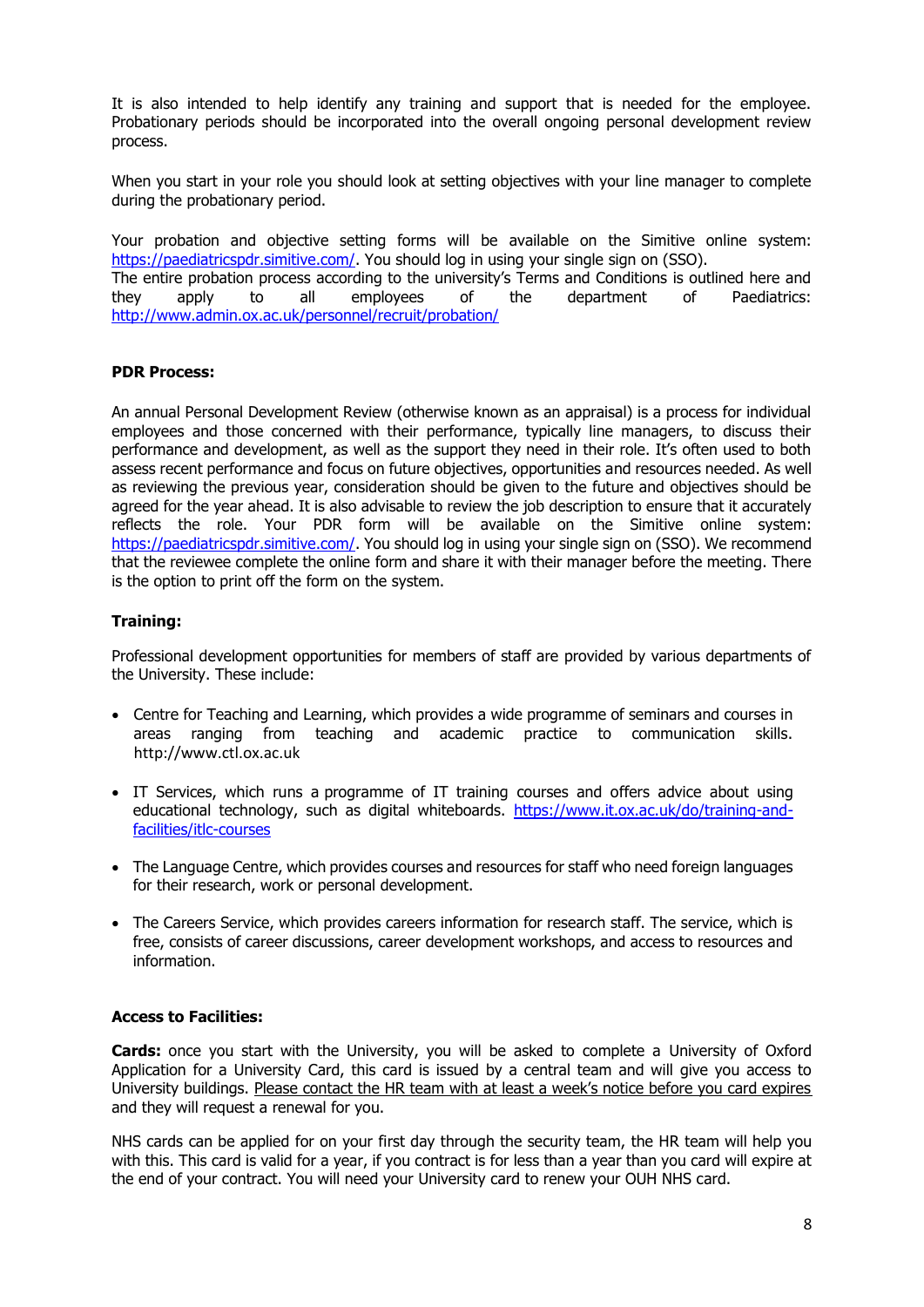**IT system:** your IT access is linked to your University Card, if your card is due to expire then you will get an email warning you that your email access will expire.

# **Diversity and Equality:**

The University of Oxford is committed to fostering an inclusive culture which promotes equality, values diversity and maintains a working, learning and social environment in which the rights and dignity of all its staff and students are respected.

To view the Equality Policy and for further information on Equality and Diversity in practice, including how you can help make your workplace inclusive please follow the link below or speak to your personnel officer/administrator. You can contact the Equality and Diversity Unit by email at [equality@admin.ox.ac.uk](mailto:equality@admin.ox.ac.uk) or telephone at (2)89825.

# **Mental Health First Aiders**

The department's Mental Health First Aiders have completed a two-day mental health first-aid training course, accredited by [Mental Health England.](https://mhfaengland.org/) They act as an initial point of contact for staff and students experiencing a mental health issue or emotional distress. They are trained to recognise the symptoms of mental ill health, provide initial help and guide a person towards appropriate professional help. Mental Health First Aiders are not trained to be therapists, but they are taught how to respond in a crisis.

How can they help

- Available for a supportive conversation.
- Listen non-judgementally.
- Maintain confidentiality as appropriate.
- Support and encourage you to get appropriate help which may be in the form professional support or self-help strategies.

Please feel free to get in touch with any of the mental health first aiders and pass on this information to any Paediatrics member who you think might benefit from having an informal chat with someone at a convenient location that suits them.

Our Mental Health First Aiders are:

Louise Bates, Executive Assistant to Professor Pollard, OVG: [louise.bates@paediatrics.ox.ac.uk](mailto:louise.bates@paediatrics.ox.ac.uk) Stefano Maio, Developmental Immunology Group: [stefano.maio@paediatrics.ox.ac.uk](mailto:stefano.maio@paediatrics.ox.ac.uk) Charlotte Walber, Acting HR Manager: [charlotte.walber@paediatrics.ox.ac.uk](mailto:charlotte.walber@paediatrics.ox.ac.uk)

# **Harassment and Bullying:**

The University condemns harassment as an unacceptable form of behaviour, and has a service to support staff and students who think that they are being harassed in any way.

The following people in the Department of Paediatrics are trained Harassment Advisors:

Amarjit Bhomra, South Parks Rd, [amarjit.bhomra@paediatrics.ox.ac.uk](mailto:amarjit.bhomra@paediatrics.ox.ac.uk) Louise Bates, OVG Churchill Hospital, [louise.bates@paediatrics.ox.ac.uk](mailto:louise.bates@paediatrics.ox.ac.uk) Khaya Rowland, JR Hospital, [khaya.rowland@paediatrics.ox.ac.uk](mailto:khaya.rowland@paediatrics.ox.ac.uk)

You can contact any of these advisors, or, alternatively, if you would prefer to speak to an advisor outside of the Department, please phone the Harassment Line in confidence on (2)70760 or email [harassment.line@admin.ox.ac.uk.](mailto:harassment.line@admin.ox.ac.uk)

The full policy and further information and advice can be found at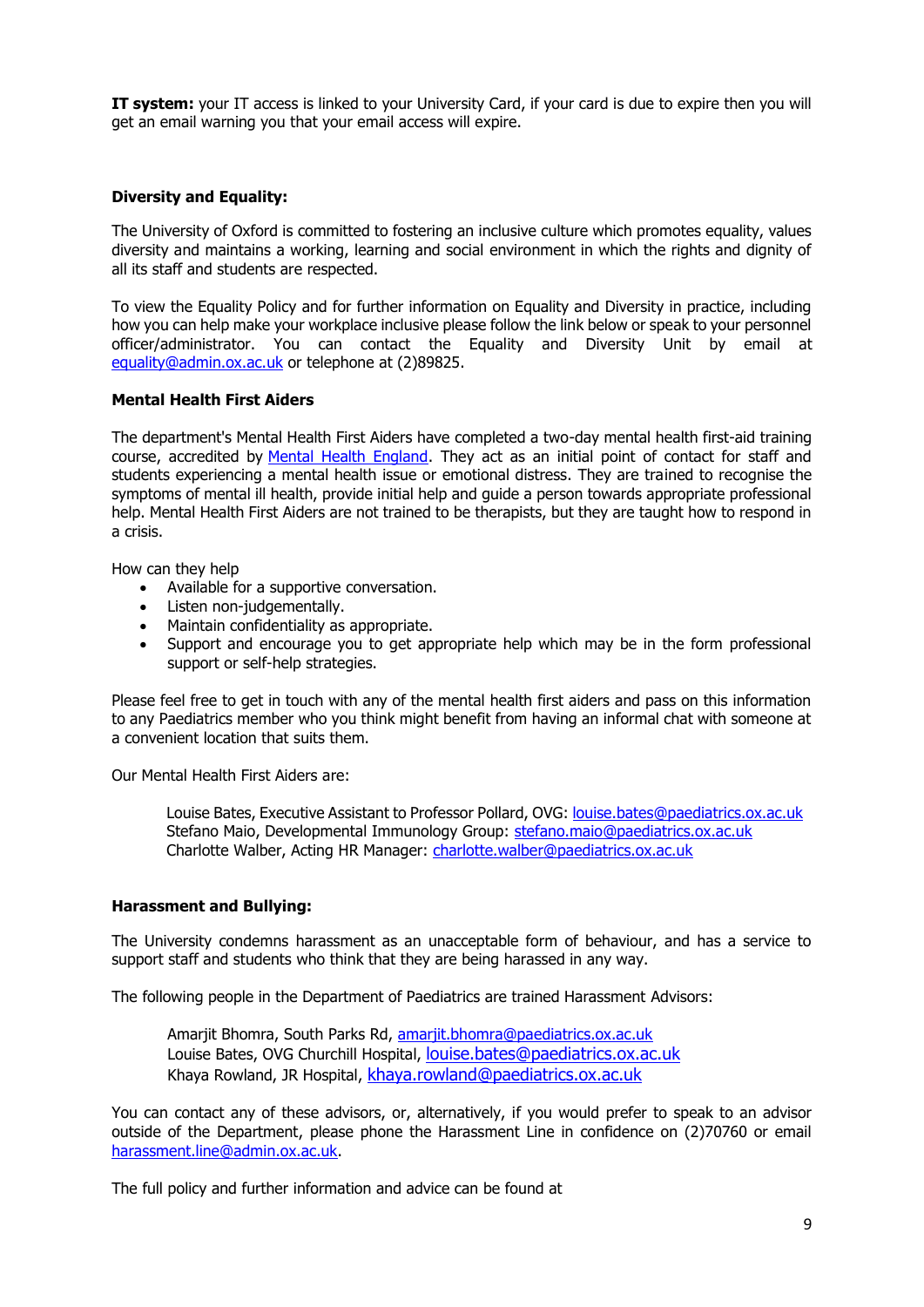#### <http://www.admin.ox.ac.uk/eop/harassmentadvice/>

# **Childcare information:**

The Childcare services pages<http://www.admin.ox.ac.uk/childcare/team/> offer information on the childcare providers and nursery's in the Oxford area. It also contains information on the salary sacrifice scheme, childcare vouchers scheme and holiday play schemes available. The website also gives links to the Children's Information service [https://www.oxfordshire.gov.uk/cms/public-site/information](https://www.oxfordshire.gov.uk/cms/public-site/information-parents)[parents](https://www.oxfordshire.gov.uk/cms/public-site/information-parents) and parenting organisations in and around Oxford.

**ParentsNet -** a forum aiming to put people around the Medical Sciences Division in contact, and to give parents the opportunity to share and find a place where to exchange goods and ideas alike.

The forum has been developed in the Department of Physiology, Anatomy and Genetics (DPAG) following the implementation of their Athena SWAN Bronze Award Action Plan, in consultation with the Divisional Athena SWAN team. The administration and moderation of the forum is shared between DPAG and the Divisional Athena SWAN team.

ParentsNet is hosted on Weblearn and is subscription-based only. If you would like to sign up to the forum, please email [admin-pa@dpag.ox.ac.uk](mailto:admin-pa@dpag.ox.ac.uk)

#### **Discounts offered to staff:**

A number of companies are also offering independent discounts to University staff. The University does not endorse any of the goods or services offered, nor guarantee any of the offers listed on these pages. To view the details of the discounts being offered, either visit the below webpage. Staff taking up these offers do so at their own discretion and risk. For further information about any of the discounts listed you must contact the companies directly.<https://hr.admin.ox.ac.uk/discounts>

All University staff can purchase a TOTUM discount card (formerly 'NUS Extra'), which gives access to numerous exclusive offers and discounts from many popular retailers.<https://www.totum.com/>

#### **Other staff benefits:**

There are a number of benefits for staff at the University, these are updated often and are available from the following link:<https://hr.admin.ox.ac.uk/staff-benefits>

Additional to the benefits already covered in this handbook, University staff can enjoy a range of other benefits, including use of the University Club, and University sports facilities. For further information please visit the following website:<https://hr.admin.ox.ac.uk/well-being>

On production of a University ID card, staff can receive discounts on purchases from University Gift Shops and free access to the Botanic Garden, Harcourt Arboretum and all 45 of the University of Oxford's affiliated colleges.

#### **University Staff Networks and Newsletters:**

There are a number of University Staff Networks and Newsletters that may be of interest.

#### BME – Black and Minority Ethnic staff network

The BME Staff Network is open to all Oxford University staff that identify as BME. The Network has an email list that acts as a confidential discussion forum, and also holds various meetings throughout the year, both social and work-related. Membership of the list will be kept confidential. <http://www.admin.ox.ac.uk/eop/race/bmestaffnetwork/> If you would like to join the network please email: [hanan.yanny@sbs.ox.ac.uk](mailto:hanan.yanny@sbs.ox.ac.uk)

#### DSN – Disabled Staff Network

In January 2015 we launched our Disabled Staff Network for staff with a disability or long-term health condition who work for the University, colleges or Oxford University Press. People sometimes feel a bit isolated in their workplace, so the Disabled Staff Network is a place where you can talk to people who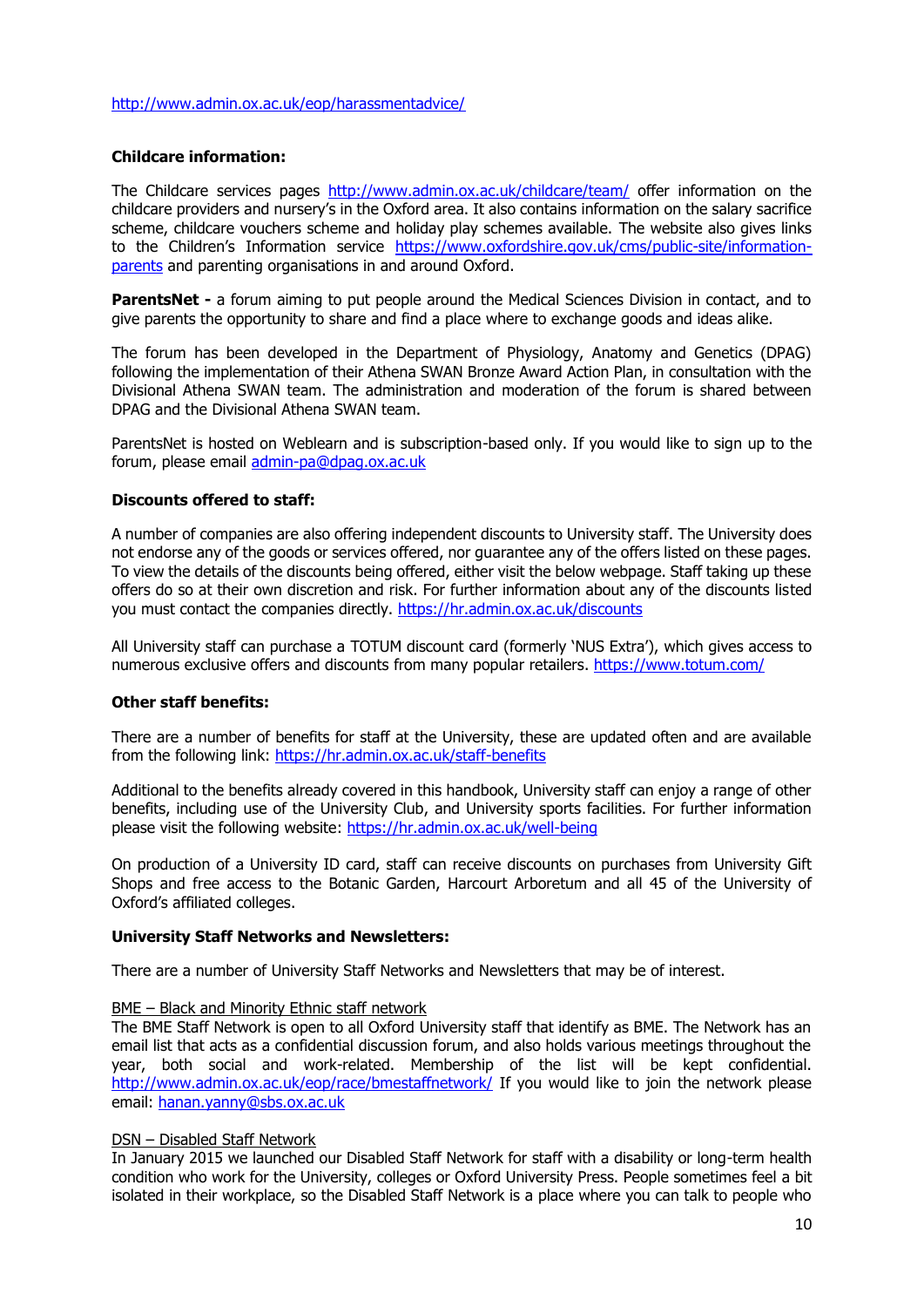are likely to understand. Since it is often difficult to meet in person, a lot of our 'talk' is likely to be through online forums on our closed WebLearn site. That's the place to post a question, share information or contribute your own experiences.<http://www.admin.ox.ac.uk/eop/disab/resources/> To join the network please email [caroline.moughton@admin.ox.ac.uk](mailto:caroline.moughton@admin.ox.ac.uk)

### LGBT – Lesbian, Gay, Bisexual and Trans\* staff network

The LGBT Staff Network is for all LGBT Oxford University staff, academic and non-academic (including OUP and the colleges). The group has an email list that acts as a confidential discussion forum, and also holds various meetings throughout the year, both social and work-related. Membership of the list will be kept confidential.

<http://www.admin.ox.ac.uk/eop/sexualorientation/informationforstaff/#d.en.30485> To sign up send a blank email to: [oxu-lgbt-staff-subscribe@maillist.ox.ac.uk](mailto:oxu-lgbt-staff-subscribe@maillist.ox.ac.uk)

#### OWN – Oxford Women's Network

The Oxford Women's Newsletter (OWN) is published fortnightly during term time and once a month during the long vacation. It contains a round-up of news, resources and events, and celebrates the achievements of women at Oxford. Members of OWN may also be consulted on key issues relating to gender equality at Oxford from time to time. All members of the collegiate University are invited to join. To be added to the mailing list, send your Oxford email address to: [gender.equality@admin.ox.ac.uk](mailto:gender.equality@admin.ox.ac.uk)

#### REN – Race Equality Newsletter

The Race Equality Newsletter is a mailing list for people who have an interest in race equality at Oxford. It acts as a clearing-house for services and information (conferences, training courses, relevant news items etc.) As a member you will receive a fortnightly newsletter by email with a roundup of news and events from across the University and higher education in general, Oxford City and the UK. Members of REN may also be consulted on key issues relating to race equality at Oxford from time to time. If you would like to join REN please email [race.equality@admin.ox.ac.uk.](mailto:race.equality@admin.ox.ac.uk)

### **Faith Societies, belief groups, and religious centres within Oxford University:**

Students and members of staff at Oxford will find that there are a wide variety of places of worship in and around the City centre. For information about places to worship, or about a particular faith society, group or religious centre within Oxford University, please use the below link or speak to your personnel officer/administrator.

<http://www.admin.ox.ac.uk/eop/religionandbelief/faithsocietiesgroupsorreligiouscentres/>

University staff can buy computer software for their personal computers at reduced prices. There is a list of available software on the IT services website, including Microsoft Office products available from the On The Hub link.<http://help.it.ox.ac.uk/sls/fulllist>

# **Emergency Response:**

Dial **4444** - to be used when there is an immediate risk of violence or aggression, or a crime is in progress.

| <b>Site Officers</b> | <b>Bleep</b> | <b>Extension</b> | <b>Mobile</b>               |
|----------------------|--------------|------------------|-----------------------------|
| John Radcliffe       | 1371         | 57727            | 07500 129310/Internal #6290 |
| Churchill            | 5080         | 25466            | 07500 129311                |

#### **Buses between the sites:**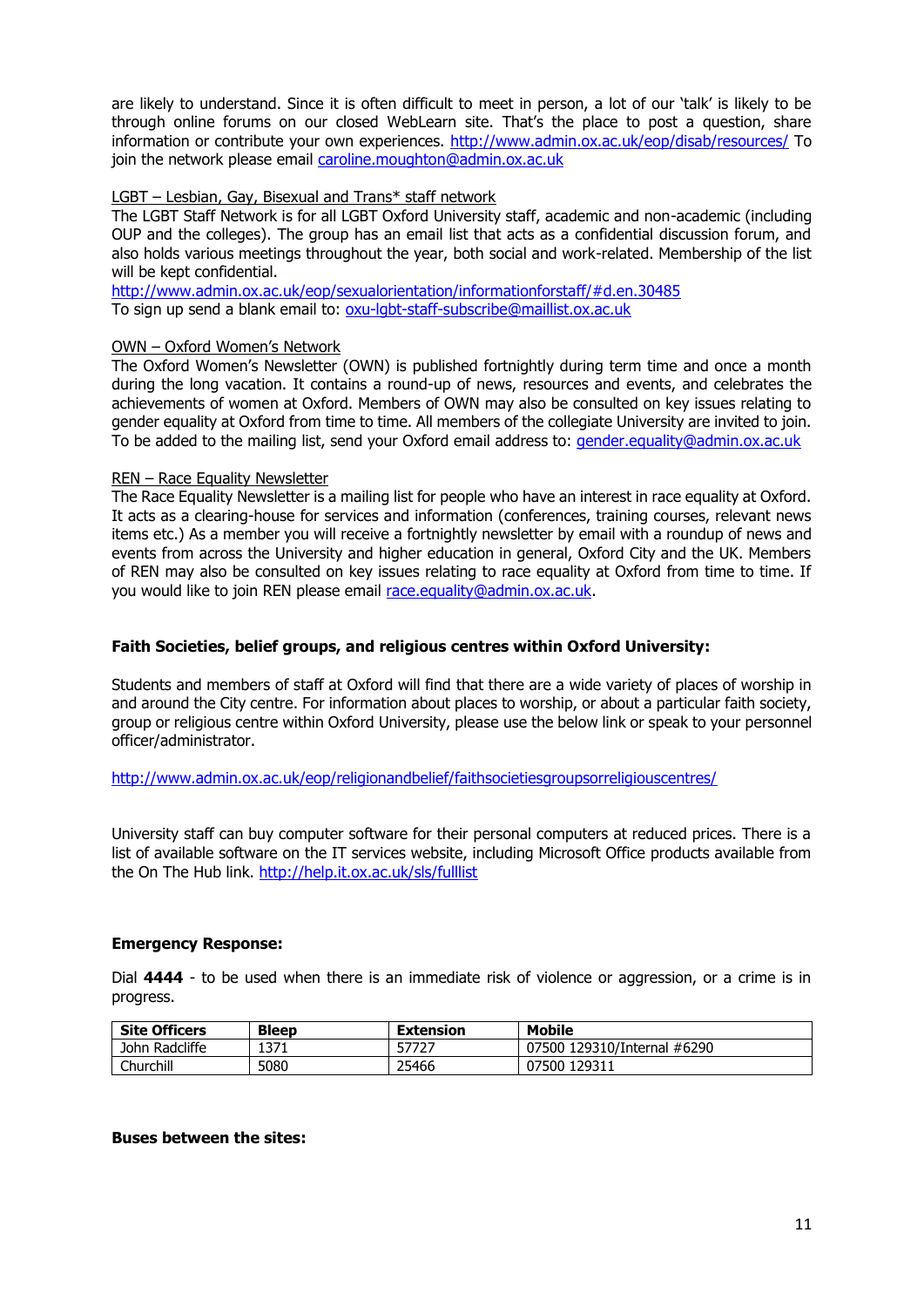There are buses which travel between the two sites frequently, namely the 700; details can be found on the OUH webpages: <http://www.ouh.nhs.uk/hospitals/jr/find-us/bus.aspx> or <http://www.ouh.nhs.uk/hospitals/churchill/find-us/bus.aspx>

### **Maps of the sites:**

The department is split across a number of sites, mainly the Churchill Hospital and the John Radcliffe site. Below are maps of the two sites.